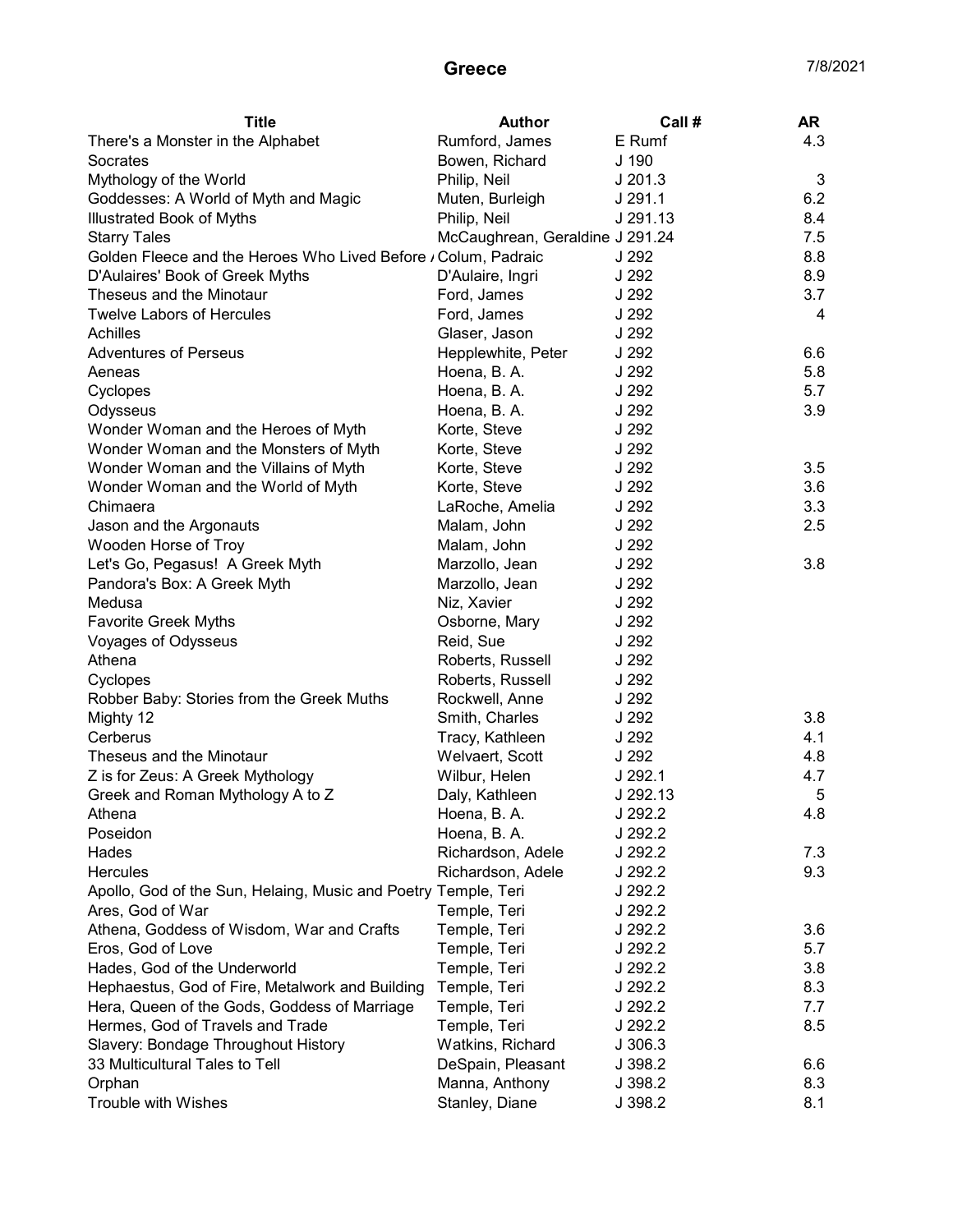## Greece 7/8/2021

| Not One Damsel in Distress: World Folktales for SI Yolen, Jane<br>J 398.2<br>J 516.2<br>What's Your Angle, Pythagoras? A Math Adventure Ellis, Julie<br>Stories of the Constellations<br>J 523.8<br>Connolly, Kieron<br>6.1<br>Ancient Medicine: From Sorcery to Surgery<br>Woods, Michael<br>J 610.9<br>6.9<br><b>Multicultural Meals</b><br>Kalman, Bobbie<br>J641.5<br>Cooking the Mediterranean Way<br>Behnke, Alison<br>J 641.59<br>Desserts Around the World<br>Engfer, Lee<br>J641.8<br>5.7<br>You Wouldn't Want to be a Greek Athlete<br>Ford, Michael<br>J 796.48<br>World's Most Glorious and Notorious Rulers and HO'Sullivan, Joanne<br>J 929.7<br>6.3<br>What Did the Ancient Greeks Do for Me?<br>J 938<br>7.9<br>Catel, Patrick<br>4.7<br><b>Groovy Greeks</b><br>Deary, Terry<br>J 938<br><b>Ancient Greece</b><br>Dickmann, Nancy<br>J 938<br>J 938<br>Greece<br>Dittmer, Lori<br>Where Is the Parthenon?<br>Edwards, Roberta<br>J 938<br>10.6<br>Green, Sara<br>J 938<br><b>Ancient Greece</b><br>10.3<br>You Wouldn't Want to be a Slave in Ancient Greec MacDonald, Fiona<br>J 938<br>Ancient Greece Inside Out<br>Malam, John<br>J 938<br><b>Totally Gross History of Ancient Greece</b><br>J 938<br>4.4<br>Meyer, Susan<br>50 Things You Didn't Know About Ancient Greece O'Neill, Sean<br>J 938<br><b>Ancient Greece</b><br>Pierce, Nick<br>J 938<br><b>Ancient Greece</b><br>3.8<br>Spilsbury, Louise<br>J 938<br><b>Thrifty Guide to Ancient Greece</b><br>Stokes, Jonathan<br>J 938<br>7.8<br>8.3<br>Seven Wonders of Ancient Greece<br>J 938<br>Woods, Michael<br><b>Ancient Athens</b><br>Leavitt, Amie<br>J 938.5<br>8.4<br><b>Ancient Sparta</b><br>DiPrimio, Pete<br>J 938.9<br>J 949.5<br>4.9<br>Greece<br>Bartell, Jim<br>3.5<br>Greece<br>Leaf, Christina<br>J 949.5<br>4<br>Greece<br>Markovics, Joyce<br>J 949.5<br>Murray, Julie<br>6.1<br>Greece<br>J 949.5<br><b>Foods of Greece</b><br>Sheen, Barbara<br>7.4<br>J 949.5<br>6.5<br><b>Discover Greece</b><br>Spilsbury, Richard<br>J 949.5<br>Alexander the Great: The Life of a King and Conqu Shone, Rob<br>J B Alexander<br>4.5<br>4.4<br>Who Was Alexander the Great?<br>J B Alexander<br>Waterfield, Kathryn<br>Librarian who Measured the Earth<br>Lasky, Kathryn<br>J B Eratosthenes<br>Collins, Ross<br>Medusa Jones<br>J Fantasy Coll<br>5.8<br>Argos<br>Hardy, Ralph<br>J Fantasy Hard<br>Pandora series<br>Hennesy, Carolyn<br>J Fantasy Henn Pand<br><b>Goddess Girls series</b><br>J Fantasy Holu Godd<br>Holub, Joan<br>5.5<br>Marathon Mouse: Racing Around Ancient Greece<br>Auerbach, Annie<br>J Fantasy Loon<br>Pegasus: The Flame of Olympus<br>O'Hearn, Kate<br>J Fantasy Ohea 1<br>4.8<br>Olympus at War<br>J Fantasy Ohea 2<br>4.3<br>O'Hearn, Kate<br>New Olympians<br>J Fantasy Ohea 3<br>O'Hearn, Kate<br>Origins of Olympus<br>O'Hearn, Kate<br>J Fantasy Ohea 4<br>4.4<br>My Mother's Daughter: Four Greek Goddesses Sp Orgel, Doris<br>J Fantasy Orge<br>4.7<br>4.3<br>Dragonfly Song<br>Orr, Wendy<br>J Fantasy Orr<br>Hour of the Olympics<br>Osborne, Mary<br>J Fantasy Osbo 16<br>Land of the Dead<br>J Fantasy Osbo 2<br>Osborne, Mary<br>4.9<br>Percy Jackson's Greek Gods<br>Riordan, Rick<br>J Fantasy Rior<br>5.3<br>Riordan, Rick<br>J Fantasy Rior<br>Percy Jackson's Greek Heroes<br>5.6<br>Percy Jackson series<br>Riordan, Rick<br>J Fantasy Rior Perc<br>5.3<br>4.2 | <b>Title</b>               | <b>Author</b>     | Call #           | AR |
|-------------------------------------------------------------------------------------------------------------------------------------------------------------------------------------------------------------------------------------------------------------------------------------------------------------------------------------------------------------------------------------------------------------------------------------------------------------------------------------------------------------------------------------------------------------------------------------------------------------------------------------------------------------------------------------------------------------------------------------------------------------------------------------------------------------------------------------------------------------------------------------------------------------------------------------------------------------------------------------------------------------------------------------------------------------------------------------------------------------------------------------------------------------------------------------------------------------------------------------------------------------------------------------------------------------------------------------------------------------------------------------------------------------------------------------------------------------------------------------------------------------------------------------------------------------------------------------------------------------------------------------------------------------------------------------------------------------------------------------------------------------------------------------------------------------------------------------------------------------------------------------------------------------------------------------------------------------------------------------------------------------------------------------------------------------------------------------------------------------------------------------------------------------------------------------------------------------------------------------------------------------------------------------------------------------------------------------------------------------------------------------------------------------------------------------------------------------------------------------------------------------------------------------------------------------------------------------------------------------------------------------------------------------------------------------------------------------------------------------------------------------------------------------------------------------------------------------------------------------------------------------------------------------------------------------------------------------------------------------------------------------------------------------------------------------------------------------------------------------------------------------------------------------------------------------------------------------------------------------------------------------------------------------------------------------------------------------------------------------------------------------------------------|----------------------------|-------------------|------------------|----|
|                                                                                                                                                                                                                                                                                                                                                                                                                                                                                                                                                                                                                                                                                                                                                                                                                                                                                                                                                                                                                                                                                                                                                                                                                                                                                                                                                                                                                                                                                                                                                                                                                                                                                                                                                                                                                                                                                                                                                                                                                                                                                                                                                                                                                                                                                                                                                                                                                                                                                                                                                                                                                                                                                                                                                                                                                                                                                                                                                                                                                                                                                                                                                                                                                                                                                                                                                                                                       |                            |                   |                  |    |
|                                                                                                                                                                                                                                                                                                                                                                                                                                                                                                                                                                                                                                                                                                                                                                                                                                                                                                                                                                                                                                                                                                                                                                                                                                                                                                                                                                                                                                                                                                                                                                                                                                                                                                                                                                                                                                                                                                                                                                                                                                                                                                                                                                                                                                                                                                                                                                                                                                                                                                                                                                                                                                                                                                                                                                                                                                                                                                                                                                                                                                                                                                                                                                                                                                                                                                                                                                                                       |                            |                   |                  |    |
|                                                                                                                                                                                                                                                                                                                                                                                                                                                                                                                                                                                                                                                                                                                                                                                                                                                                                                                                                                                                                                                                                                                                                                                                                                                                                                                                                                                                                                                                                                                                                                                                                                                                                                                                                                                                                                                                                                                                                                                                                                                                                                                                                                                                                                                                                                                                                                                                                                                                                                                                                                                                                                                                                                                                                                                                                                                                                                                                                                                                                                                                                                                                                                                                                                                                                                                                                                                                       |                            |                   |                  |    |
|                                                                                                                                                                                                                                                                                                                                                                                                                                                                                                                                                                                                                                                                                                                                                                                                                                                                                                                                                                                                                                                                                                                                                                                                                                                                                                                                                                                                                                                                                                                                                                                                                                                                                                                                                                                                                                                                                                                                                                                                                                                                                                                                                                                                                                                                                                                                                                                                                                                                                                                                                                                                                                                                                                                                                                                                                                                                                                                                                                                                                                                                                                                                                                                                                                                                                                                                                                                                       |                            |                   |                  |    |
|                                                                                                                                                                                                                                                                                                                                                                                                                                                                                                                                                                                                                                                                                                                                                                                                                                                                                                                                                                                                                                                                                                                                                                                                                                                                                                                                                                                                                                                                                                                                                                                                                                                                                                                                                                                                                                                                                                                                                                                                                                                                                                                                                                                                                                                                                                                                                                                                                                                                                                                                                                                                                                                                                                                                                                                                                                                                                                                                                                                                                                                                                                                                                                                                                                                                                                                                                                                                       |                            |                   |                  |    |
|                                                                                                                                                                                                                                                                                                                                                                                                                                                                                                                                                                                                                                                                                                                                                                                                                                                                                                                                                                                                                                                                                                                                                                                                                                                                                                                                                                                                                                                                                                                                                                                                                                                                                                                                                                                                                                                                                                                                                                                                                                                                                                                                                                                                                                                                                                                                                                                                                                                                                                                                                                                                                                                                                                                                                                                                                                                                                                                                                                                                                                                                                                                                                                                                                                                                                                                                                                                                       |                            |                   |                  |    |
|                                                                                                                                                                                                                                                                                                                                                                                                                                                                                                                                                                                                                                                                                                                                                                                                                                                                                                                                                                                                                                                                                                                                                                                                                                                                                                                                                                                                                                                                                                                                                                                                                                                                                                                                                                                                                                                                                                                                                                                                                                                                                                                                                                                                                                                                                                                                                                                                                                                                                                                                                                                                                                                                                                                                                                                                                                                                                                                                                                                                                                                                                                                                                                                                                                                                                                                                                                                                       |                            |                   |                  |    |
|                                                                                                                                                                                                                                                                                                                                                                                                                                                                                                                                                                                                                                                                                                                                                                                                                                                                                                                                                                                                                                                                                                                                                                                                                                                                                                                                                                                                                                                                                                                                                                                                                                                                                                                                                                                                                                                                                                                                                                                                                                                                                                                                                                                                                                                                                                                                                                                                                                                                                                                                                                                                                                                                                                                                                                                                                                                                                                                                                                                                                                                                                                                                                                                                                                                                                                                                                                                                       |                            |                   |                  |    |
|                                                                                                                                                                                                                                                                                                                                                                                                                                                                                                                                                                                                                                                                                                                                                                                                                                                                                                                                                                                                                                                                                                                                                                                                                                                                                                                                                                                                                                                                                                                                                                                                                                                                                                                                                                                                                                                                                                                                                                                                                                                                                                                                                                                                                                                                                                                                                                                                                                                                                                                                                                                                                                                                                                                                                                                                                                                                                                                                                                                                                                                                                                                                                                                                                                                                                                                                                                                                       |                            |                   |                  |    |
|                                                                                                                                                                                                                                                                                                                                                                                                                                                                                                                                                                                                                                                                                                                                                                                                                                                                                                                                                                                                                                                                                                                                                                                                                                                                                                                                                                                                                                                                                                                                                                                                                                                                                                                                                                                                                                                                                                                                                                                                                                                                                                                                                                                                                                                                                                                                                                                                                                                                                                                                                                                                                                                                                                                                                                                                                                                                                                                                                                                                                                                                                                                                                                                                                                                                                                                                                                                                       |                            |                   |                  |    |
|                                                                                                                                                                                                                                                                                                                                                                                                                                                                                                                                                                                                                                                                                                                                                                                                                                                                                                                                                                                                                                                                                                                                                                                                                                                                                                                                                                                                                                                                                                                                                                                                                                                                                                                                                                                                                                                                                                                                                                                                                                                                                                                                                                                                                                                                                                                                                                                                                                                                                                                                                                                                                                                                                                                                                                                                                                                                                                                                                                                                                                                                                                                                                                                                                                                                                                                                                                                                       |                            |                   |                  |    |
|                                                                                                                                                                                                                                                                                                                                                                                                                                                                                                                                                                                                                                                                                                                                                                                                                                                                                                                                                                                                                                                                                                                                                                                                                                                                                                                                                                                                                                                                                                                                                                                                                                                                                                                                                                                                                                                                                                                                                                                                                                                                                                                                                                                                                                                                                                                                                                                                                                                                                                                                                                                                                                                                                                                                                                                                                                                                                                                                                                                                                                                                                                                                                                                                                                                                                                                                                                                                       |                            |                   |                  |    |
|                                                                                                                                                                                                                                                                                                                                                                                                                                                                                                                                                                                                                                                                                                                                                                                                                                                                                                                                                                                                                                                                                                                                                                                                                                                                                                                                                                                                                                                                                                                                                                                                                                                                                                                                                                                                                                                                                                                                                                                                                                                                                                                                                                                                                                                                                                                                                                                                                                                                                                                                                                                                                                                                                                                                                                                                                                                                                                                                                                                                                                                                                                                                                                                                                                                                                                                                                                                                       |                            |                   |                  |    |
|                                                                                                                                                                                                                                                                                                                                                                                                                                                                                                                                                                                                                                                                                                                                                                                                                                                                                                                                                                                                                                                                                                                                                                                                                                                                                                                                                                                                                                                                                                                                                                                                                                                                                                                                                                                                                                                                                                                                                                                                                                                                                                                                                                                                                                                                                                                                                                                                                                                                                                                                                                                                                                                                                                                                                                                                                                                                                                                                                                                                                                                                                                                                                                                                                                                                                                                                                                                                       |                            |                   |                  |    |
|                                                                                                                                                                                                                                                                                                                                                                                                                                                                                                                                                                                                                                                                                                                                                                                                                                                                                                                                                                                                                                                                                                                                                                                                                                                                                                                                                                                                                                                                                                                                                                                                                                                                                                                                                                                                                                                                                                                                                                                                                                                                                                                                                                                                                                                                                                                                                                                                                                                                                                                                                                                                                                                                                                                                                                                                                                                                                                                                                                                                                                                                                                                                                                                                                                                                                                                                                                                                       |                            |                   |                  |    |
|                                                                                                                                                                                                                                                                                                                                                                                                                                                                                                                                                                                                                                                                                                                                                                                                                                                                                                                                                                                                                                                                                                                                                                                                                                                                                                                                                                                                                                                                                                                                                                                                                                                                                                                                                                                                                                                                                                                                                                                                                                                                                                                                                                                                                                                                                                                                                                                                                                                                                                                                                                                                                                                                                                                                                                                                                                                                                                                                                                                                                                                                                                                                                                                                                                                                                                                                                                                                       |                            |                   |                  |    |
|                                                                                                                                                                                                                                                                                                                                                                                                                                                                                                                                                                                                                                                                                                                                                                                                                                                                                                                                                                                                                                                                                                                                                                                                                                                                                                                                                                                                                                                                                                                                                                                                                                                                                                                                                                                                                                                                                                                                                                                                                                                                                                                                                                                                                                                                                                                                                                                                                                                                                                                                                                                                                                                                                                                                                                                                                                                                                                                                                                                                                                                                                                                                                                                                                                                                                                                                                                                                       |                            |                   |                  |    |
|                                                                                                                                                                                                                                                                                                                                                                                                                                                                                                                                                                                                                                                                                                                                                                                                                                                                                                                                                                                                                                                                                                                                                                                                                                                                                                                                                                                                                                                                                                                                                                                                                                                                                                                                                                                                                                                                                                                                                                                                                                                                                                                                                                                                                                                                                                                                                                                                                                                                                                                                                                                                                                                                                                                                                                                                                                                                                                                                                                                                                                                                                                                                                                                                                                                                                                                                                                                                       |                            |                   |                  |    |
|                                                                                                                                                                                                                                                                                                                                                                                                                                                                                                                                                                                                                                                                                                                                                                                                                                                                                                                                                                                                                                                                                                                                                                                                                                                                                                                                                                                                                                                                                                                                                                                                                                                                                                                                                                                                                                                                                                                                                                                                                                                                                                                                                                                                                                                                                                                                                                                                                                                                                                                                                                                                                                                                                                                                                                                                                                                                                                                                                                                                                                                                                                                                                                                                                                                                                                                                                                                                       |                            |                   |                  |    |
|                                                                                                                                                                                                                                                                                                                                                                                                                                                                                                                                                                                                                                                                                                                                                                                                                                                                                                                                                                                                                                                                                                                                                                                                                                                                                                                                                                                                                                                                                                                                                                                                                                                                                                                                                                                                                                                                                                                                                                                                                                                                                                                                                                                                                                                                                                                                                                                                                                                                                                                                                                                                                                                                                                                                                                                                                                                                                                                                                                                                                                                                                                                                                                                                                                                                                                                                                                                                       |                            |                   |                  |    |
|                                                                                                                                                                                                                                                                                                                                                                                                                                                                                                                                                                                                                                                                                                                                                                                                                                                                                                                                                                                                                                                                                                                                                                                                                                                                                                                                                                                                                                                                                                                                                                                                                                                                                                                                                                                                                                                                                                                                                                                                                                                                                                                                                                                                                                                                                                                                                                                                                                                                                                                                                                                                                                                                                                                                                                                                                                                                                                                                                                                                                                                                                                                                                                                                                                                                                                                                                                                                       |                            |                   |                  |    |
|                                                                                                                                                                                                                                                                                                                                                                                                                                                                                                                                                                                                                                                                                                                                                                                                                                                                                                                                                                                                                                                                                                                                                                                                                                                                                                                                                                                                                                                                                                                                                                                                                                                                                                                                                                                                                                                                                                                                                                                                                                                                                                                                                                                                                                                                                                                                                                                                                                                                                                                                                                                                                                                                                                                                                                                                                                                                                                                                                                                                                                                                                                                                                                                                                                                                                                                                                                                                       |                            |                   |                  |    |
|                                                                                                                                                                                                                                                                                                                                                                                                                                                                                                                                                                                                                                                                                                                                                                                                                                                                                                                                                                                                                                                                                                                                                                                                                                                                                                                                                                                                                                                                                                                                                                                                                                                                                                                                                                                                                                                                                                                                                                                                                                                                                                                                                                                                                                                                                                                                                                                                                                                                                                                                                                                                                                                                                                                                                                                                                                                                                                                                                                                                                                                                                                                                                                                                                                                                                                                                                                                                       |                            |                   |                  |    |
|                                                                                                                                                                                                                                                                                                                                                                                                                                                                                                                                                                                                                                                                                                                                                                                                                                                                                                                                                                                                                                                                                                                                                                                                                                                                                                                                                                                                                                                                                                                                                                                                                                                                                                                                                                                                                                                                                                                                                                                                                                                                                                                                                                                                                                                                                                                                                                                                                                                                                                                                                                                                                                                                                                                                                                                                                                                                                                                                                                                                                                                                                                                                                                                                                                                                                                                                                                                                       |                            |                   |                  |    |
|                                                                                                                                                                                                                                                                                                                                                                                                                                                                                                                                                                                                                                                                                                                                                                                                                                                                                                                                                                                                                                                                                                                                                                                                                                                                                                                                                                                                                                                                                                                                                                                                                                                                                                                                                                                                                                                                                                                                                                                                                                                                                                                                                                                                                                                                                                                                                                                                                                                                                                                                                                                                                                                                                                                                                                                                                                                                                                                                                                                                                                                                                                                                                                                                                                                                                                                                                                                                       |                            |                   |                  |    |
|                                                                                                                                                                                                                                                                                                                                                                                                                                                                                                                                                                                                                                                                                                                                                                                                                                                                                                                                                                                                                                                                                                                                                                                                                                                                                                                                                                                                                                                                                                                                                                                                                                                                                                                                                                                                                                                                                                                                                                                                                                                                                                                                                                                                                                                                                                                                                                                                                                                                                                                                                                                                                                                                                                                                                                                                                                                                                                                                                                                                                                                                                                                                                                                                                                                                                                                                                                                                       |                            |                   |                  |    |
|                                                                                                                                                                                                                                                                                                                                                                                                                                                                                                                                                                                                                                                                                                                                                                                                                                                                                                                                                                                                                                                                                                                                                                                                                                                                                                                                                                                                                                                                                                                                                                                                                                                                                                                                                                                                                                                                                                                                                                                                                                                                                                                                                                                                                                                                                                                                                                                                                                                                                                                                                                                                                                                                                                                                                                                                                                                                                                                                                                                                                                                                                                                                                                                                                                                                                                                                                                                                       |                            |                   |                  |    |
|                                                                                                                                                                                                                                                                                                                                                                                                                                                                                                                                                                                                                                                                                                                                                                                                                                                                                                                                                                                                                                                                                                                                                                                                                                                                                                                                                                                                                                                                                                                                                                                                                                                                                                                                                                                                                                                                                                                                                                                                                                                                                                                                                                                                                                                                                                                                                                                                                                                                                                                                                                                                                                                                                                                                                                                                                                                                                                                                                                                                                                                                                                                                                                                                                                                                                                                                                                                                       |                            |                   |                  |    |
|                                                                                                                                                                                                                                                                                                                                                                                                                                                                                                                                                                                                                                                                                                                                                                                                                                                                                                                                                                                                                                                                                                                                                                                                                                                                                                                                                                                                                                                                                                                                                                                                                                                                                                                                                                                                                                                                                                                                                                                                                                                                                                                                                                                                                                                                                                                                                                                                                                                                                                                                                                                                                                                                                                                                                                                                                                                                                                                                                                                                                                                                                                                                                                                                                                                                                                                                                                                                       |                            |                   |                  |    |
|                                                                                                                                                                                                                                                                                                                                                                                                                                                                                                                                                                                                                                                                                                                                                                                                                                                                                                                                                                                                                                                                                                                                                                                                                                                                                                                                                                                                                                                                                                                                                                                                                                                                                                                                                                                                                                                                                                                                                                                                                                                                                                                                                                                                                                                                                                                                                                                                                                                                                                                                                                                                                                                                                                                                                                                                                                                                                                                                                                                                                                                                                                                                                                                                                                                                                                                                                                                                       |                            |                   |                  |    |
|                                                                                                                                                                                                                                                                                                                                                                                                                                                                                                                                                                                                                                                                                                                                                                                                                                                                                                                                                                                                                                                                                                                                                                                                                                                                                                                                                                                                                                                                                                                                                                                                                                                                                                                                                                                                                                                                                                                                                                                                                                                                                                                                                                                                                                                                                                                                                                                                                                                                                                                                                                                                                                                                                                                                                                                                                                                                                                                                                                                                                                                                                                                                                                                                                                                                                                                                                                                                       |                            |                   |                  |    |
|                                                                                                                                                                                                                                                                                                                                                                                                                                                                                                                                                                                                                                                                                                                                                                                                                                                                                                                                                                                                                                                                                                                                                                                                                                                                                                                                                                                                                                                                                                                                                                                                                                                                                                                                                                                                                                                                                                                                                                                                                                                                                                                                                                                                                                                                                                                                                                                                                                                                                                                                                                                                                                                                                                                                                                                                                                                                                                                                                                                                                                                                                                                                                                                                                                                                                                                                                                                                       |                            |                   |                  |    |
|                                                                                                                                                                                                                                                                                                                                                                                                                                                                                                                                                                                                                                                                                                                                                                                                                                                                                                                                                                                                                                                                                                                                                                                                                                                                                                                                                                                                                                                                                                                                                                                                                                                                                                                                                                                                                                                                                                                                                                                                                                                                                                                                                                                                                                                                                                                                                                                                                                                                                                                                                                                                                                                                                                                                                                                                                                                                                                                                                                                                                                                                                                                                                                                                                                                                                                                                                                                                       |                            |                   |                  |    |
|                                                                                                                                                                                                                                                                                                                                                                                                                                                                                                                                                                                                                                                                                                                                                                                                                                                                                                                                                                                                                                                                                                                                                                                                                                                                                                                                                                                                                                                                                                                                                                                                                                                                                                                                                                                                                                                                                                                                                                                                                                                                                                                                                                                                                                                                                                                                                                                                                                                                                                                                                                                                                                                                                                                                                                                                                                                                                                                                                                                                                                                                                                                                                                                                                                                                                                                                                                                                       |                            |                   |                  |    |
|                                                                                                                                                                                                                                                                                                                                                                                                                                                                                                                                                                                                                                                                                                                                                                                                                                                                                                                                                                                                                                                                                                                                                                                                                                                                                                                                                                                                                                                                                                                                                                                                                                                                                                                                                                                                                                                                                                                                                                                                                                                                                                                                                                                                                                                                                                                                                                                                                                                                                                                                                                                                                                                                                                                                                                                                                                                                                                                                                                                                                                                                                                                                                                                                                                                                                                                                                                                                       |                            |                   |                  |    |
|                                                                                                                                                                                                                                                                                                                                                                                                                                                                                                                                                                                                                                                                                                                                                                                                                                                                                                                                                                                                                                                                                                                                                                                                                                                                                                                                                                                                                                                                                                                                                                                                                                                                                                                                                                                                                                                                                                                                                                                                                                                                                                                                                                                                                                                                                                                                                                                                                                                                                                                                                                                                                                                                                                                                                                                                                                                                                                                                                                                                                                                                                                                                                                                                                                                                                                                                                                                                       |                            |                   |                  |    |
|                                                                                                                                                                                                                                                                                                                                                                                                                                                                                                                                                                                                                                                                                                                                                                                                                                                                                                                                                                                                                                                                                                                                                                                                                                                                                                                                                                                                                                                                                                                                                                                                                                                                                                                                                                                                                                                                                                                                                                                                                                                                                                                                                                                                                                                                                                                                                                                                                                                                                                                                                                                                                                                                                                                                                                                                                                                                                                                                                                                                                                                                                                                                                                                                                                                                                                                                                                                                       |                            |                   |                  |    |
|                                                                                                                                                                                                                                                                                                                                                                                                                                                                                                                                                                                                                                                                                                                                                                                                                                                                                                                                                                                                                                                                                                                                                                                                                                                                                                                                                                                                                                                                                                                                                                                                                                                                                                                                                                                                                                                                                                                                                                                                                                                                                                                                                                                                                                                                                                                                                                                                                                                                                                                                                                                                                                                                                                                                                                                                                                                                                                                                                                                                                                                                                                                                                                                                                                                                                                                                                                                                       |                            |                   |                  |    |
|                                                                                                                                                                                                                                                                                                                                                                                                                                                                                                                                                                                                                                                                                                                                                                                                                                                                                                                                                                                                                                                                                                                                                                                                                                                                                                                                                                                                                                                                                                                                                                                                                                                                                                                                                                                                                                                                                                                                                                                                                                                                                                                                                                                                                                                                                                                                                                                                                                                                                                                                                                                                                                                                                                                                                                                                                                                                                                                                                                                                                                                                                                                                                                                                                                                                                                                                                                                                       |                            |                   |                  |    |
|                                                                                                                                                                                                                                                                                                                                                                                                                                                                                                                                                                                                                                                                                                                                                                                                                                                                                                                                                                                                                                                                                                                                                                                                                                                                                                                                                                                                                                                                                                                                                                                                                                                                                                                                                                                                                                                                                                                                                                                                                                                                                                                                                                                                                                                                                                                                                                                                                                                                                                                                                                                                                                                                                                                                                                                                                                                                                                                                                                                                                                                                                                                                                                                                                                                                                                                                                                                                       |                            |                   |                  |    |
|                                                                                                                                                                                                                                                                                                                                                                                                                                                                                                                                                                                                                                                                                                                                                                                                                                                                                                                                                                                                                                                                                                                                                                                                                                                                                                                                                                                                                                                                                                                                                                                                                                                                                                                                                                                                                                                                                                                                                                                                                                                                                                                                                                                                                                                                                                                                                                                                                                                                                                                                                                                                                                                                                                                                                                                                                                                                                                                                                                                                                                                                                                                                                                                                                                                                                                                                                                                                       |                            |                   |                  |    |
|                                                                                                                                                                                                                                                                                                                                                                                                                                                                                                                                                                                                                                                                                                                                                                                                                                                                                                                                                                                                                                                                                                                                                                                                                                                                                                                                                                                                                                                                                                                                                                                                                                                                                                                                                                                                                                                                                                                                                                                                                                                                                                                                                                                                                                                                                                                                                                                                                                                                                                                                                                                                                                                                                                                                                                                                                                                                                                                                                                                                                                                                                                                                                                                                                                                                                                                                                                                                       |                            |                   |                  |    |
|                                                                                                                                                                                                                                                                                                                                                                                                                                                                                                                                                                                                                                                                                                                                                                                                                                                                                                                                                                                                                                                                                                                                                                                                                                                                                                                                                                                                                                                                                                                                                                                                                                                                                                                                                                                                                                                                                                                                                                                                                                                                                                                                                                                                                                                                                                                                                                                                                                                                                                                                                                                                                                                                                                                                                                                                                                                                                                                                                                                                                                                                                                                                                                                                                                                                                                                                                                                                       |                            |                   |                  |    |
|                                                                                                                                                                                                                                                                                                                                                                                                                                                                                                                                                                                                                                                                                                                                                                                                                                                                                                                                                                                                                                                                                                                                                                                                                                                                                                                                                                                                                                                                                                                                                                                                                                                                                                                                                                                                                                                                                                                                                                                                                                                                                                                                                                                                                                                                                                                                                                                                                                                                                                                                                                                                                                                                                                                                                                                                                                                                                                                                                                                                                                                                                                                                                                                                                                                                                                                                                                                                       |                            |                   |                  |    |
|                                                                                                                                                                                                                                                                                                                                                                                                                                                                                                                                                                                                                                                                                                                                                                                                                                                                                                                                                                                                                                                                                                                                                                                                                                                                                                                                                                                                                                                                                                                                                                                                                                                                                                                                                                                                                                                                                                                                                                                                                                                                                                                                                                                                                                                                                                                                                                                                                                                                                                                                                                                                                                                                                                                                                                                                                                                                                                                                                                                                                                                                                                                                                                                                                                                                                                                                                                                                       |                            |                   |                  |    |
|                                                                                                                                                                                                                                                                                                                                                                                                                                                                                                                                                                                                                                                                                                                                                                                                                                                                                                                                                                                                                                                                                                                                                                                                                                                                                                                                                                                                                                                                                                                                                                                                                                                                                                                                                                                                                                                                                                                                                                                                                                                                                                                                                                                                                                                                                                                                                                                                                                                                                                                                                                                                                                                                                                                                                                                                                                                                                                                                                                                                                                                                                                                                                                                                                                                                                                                                                                                                       |                            |                   |                  |    |
|                                                                                                                                                                                                                                                                                                                                                                                                                                                                                                                                                                                                                                                                                                                                                                                                                                                                                                                                                                                                                                                                                                                                                                                                                                                                                                                                                                                                                                                                                                                                                                                                                                                                                                                                                                                                                                                                                                                                                                                                                                                                                                                                                                                                                                                                                                                                                                                                                                                                                                                                                                                                                                                                                                                                                                                                                                                                                                                                                                                                                                                                                                                                                                                                                                                                                                                                                                                                       |                            |                   |                  |    |
|                                                                                                                                                                                                                                                                                                                                                                                                                                                                                                                                                                                                                                                                                                                                                                                                                                                                                                                                                                                                                                                                                                                                                                                                                                                                                                                                                                                                                                                                                                                                                                                                                                                                                                                                                                                                                                                                                                                                                                                                                                                                                                                                                                                                                                                                                                                                                                                                                                                                                                                                                                                                                                                                                                                                                                                                                                                                                                                                                                                                                                                                                                                                                                                                                                                                                                                                                                                                       |                            |                   |                  |    |
|                                                                                                                                                                                                                                                                                                                                                                                                                                                                                                                                                                                                                                                                                                                                                                                                                                                                                                                                                                                                                                                                                                                                                                                                                                                                                                                                                                                                                                                                                                                                                                                                                                                                                                                                                                                                                                                                                                                                                                                                                                                                                                                                                                                                                                                                                                                                                                                                                                                                                                                                                                                                                                                                                                                                                                                                                                                                                                                                                                                                                                                                                                                                                                                                                                                                                                                                                                                                       |                            |                   |                  |    |
|                                                                                                                                                                                                                                                                                                                                                                                                                                                                                                                                                                                                                                                                                                                                                                                                                                                                                                                                                                                                                                                                                                                                                                                                                                                                                                                                                                                                                                                                                                                                                                                                                                                                                                                                                                                                                                                                                                                                                                                                                                                                                                                                                                                                                                                                                                                                                                                                                                                                                                                                                                                                                                                                                                                                                                                                                                                                                                                                                                                                                                                                                                                                                                                                                                                                                                                                                                                                       |                            |                   |                  |    |
|                                                                                                                                                                                                                                                                                                                                                                                                                                                                                                                                                                                                                                                                                                                                                                                                                                                                                                                                                                                                                                                                                                                                                                                                                                                                                                                                                                                                                                                                                                                                                                                                                                                                                                                                                                                                                                                                                                                                                                                                                                                                                                                                                                                                                                                                                                                                                                                                                                                                                                                                                                                                                                                                                                                                                                                                                                                                                                                                                                                                                                                                                                                                                                                                                                                                                                                                                                                                       | Third Journey Through Time | Stilton, Geronimo | J Fantasy Stil 3 |    |